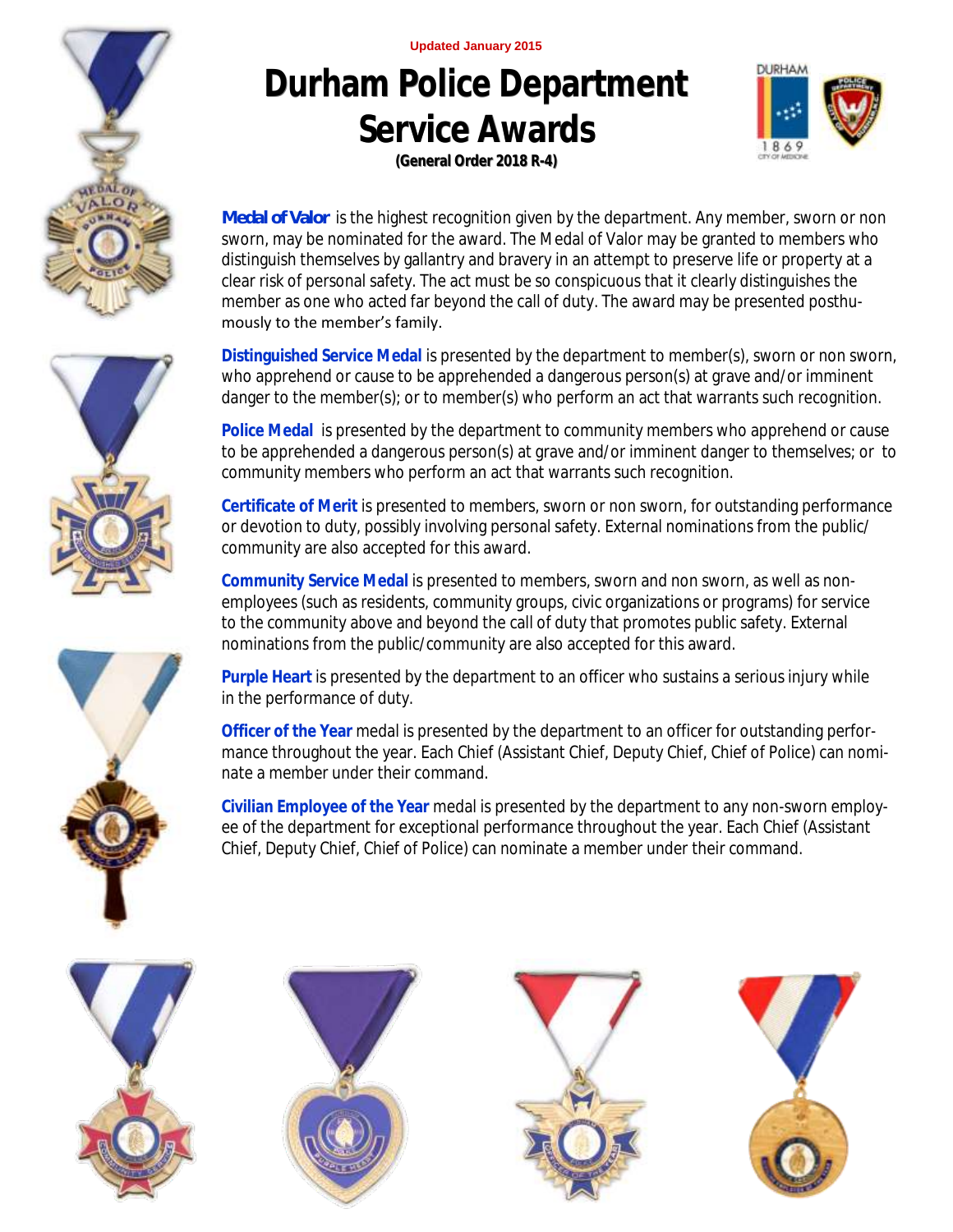# **Durham Police Department Service Award Recipients**

# **Medal of Valor**

*May 22, 2014 Ceremony* M. O. Terry Anderson

*May 3, 2012 Ceremony* M.O. Thomas Douglass, Jr.

*November 4, 2010 Ceremony* Ofc. Bill Boone Ofc. Archie Massey Ofc. Bradley Holiday

### *January 14, 2010 Ceremony*

Ofc. Jackie Werner Ofc. Daniel Kuszaj Ofc. Christopher Brinkley Cpl. Brian Schnee Ofc. Tracey Bobbitt Ofc. David Horton

# **Distinguished Service Medal**

#### *May 22, 2014 Ceremony*

Sgt. Genavous L. Minor Ofc. Oris L. Morton, Jr. Ofc. John C. Horton Ofc. Gabriel L. Munter Inv. Mack B. Grady, Jr. Inv. Thomas M. Thrall Inv. James R. Broadwell Inv. Kelly A. Stewart Cpl. Brian T. Black Inv. David M. Walker Inv. Anne M. Cristaldi Inv. Andre K. Richards Inv. Monica Evans Cpl. Tom B. McMaster Inv. Jonathan R. Craig Inv. Joseph L. Honeycutt, Jr.

*May 9, 2013 Ceremony* Ofc. Ryan S. Harris

*May 3, 2012 Ceremony* Cpl. Thomas McMaster

### *November 4, 2010 Ceremony*

Ofc. Jonathan Meade Ofc. Kevin Williams Ofc. Jeffrey Kenyon Ofc. Timothy Wilson Ofc. Lauren Mazziotto Ofc. Monte Southerland Ofc. Larry Cox Ofc. Alton McCallop

# **Officer of the Year Award**

*May 22, 2014 Ceremony* Ofc. john F.X. Gabbard (2013)

*May 9, 2013 Ceremony* Ofc. Gregory D. Silla *(2012)*

*May 3, 2012 Ceremony* Cpl. Cornell Richards (2011)

# **Civilian of the Year Award**

*May 22, 2014 Ceremony* Angela A. Shuff (2013)

*May 9, 2013 Ceremony* Kathryn A. Salyers (2012)

*May 3, 2012 Ceremony* Jennifer Snyder (2011)

# **Police Medal**

*May 9, 2013 Ceremony* Jason Leggett

# **Purple Heart**

*May 9, 2013 Ceremony* Cpl. Bennie E. Bradley, II M.O. Teresa L. Gilliam Inv. Kelly A. Stewart

*November 4, 2010 Ceremony* Ofc. Charles Burroughs Cpl. Jeffery Love

*January 14, 2010 Ceremony* Ofc. Damon Youmans Ofc. David Vereen



# **Certificate of Merit**

*May 22, 2014 Ceremony* M. O. Darrell P. Brown Ofc. Danny C. Reaves Ofc. Andrew J. Wilkinson Corporal William T. Coghill Ofc. Kristian F. Wheeler Ofc. Brock E. Chambers Ofc. Joseph M. Stewart Inv. Kelly A. Stewart Cpl. Michael G. Mole' Ofc. Dakota M. Beck Ofc. Timothy Feren Ofc. Michael S. Frels Ofc. John F.X. Gabbard Ofc. Matthew P. Farrell Ofc. Jason Childress

### *May 9, 2013 Ceremony*

Ofc. Christopher M. Brinkley Ofc. Timothy L. Duke Ofc. Mark S. Feskanich Ofc. John M. Foster Ofc. Torey D. Hardy

### *May 3, 2012 Ceremony*

Sgt. Dale Gunter Sgt. Rodney Hunter Cpl. John Stokes Inv. Jesse Green Ofc. Robert Klink Ofc. Joshua Haynes Ofc. Charles Irwin, II Recruit Darrell Smith

#### *November 4, 2010 Ceremony*

Lt. Robert McLaughlin Sgt. Denise Campbell Cpl. Brian Schnee Ofc. Aaron Ligo Ofc. Thomas Thrall Ofc. Marvin Hembrick Ofc. Adam Junker Ofc. Landon Harvey Ofc. Judy Rodriquez Ofc. Trent Hall Cpl. Eric Peterson

*January 14, 2010 Ceremony* Ofc. Rex McQueen

> Page 2 of 3 Updated January 2015